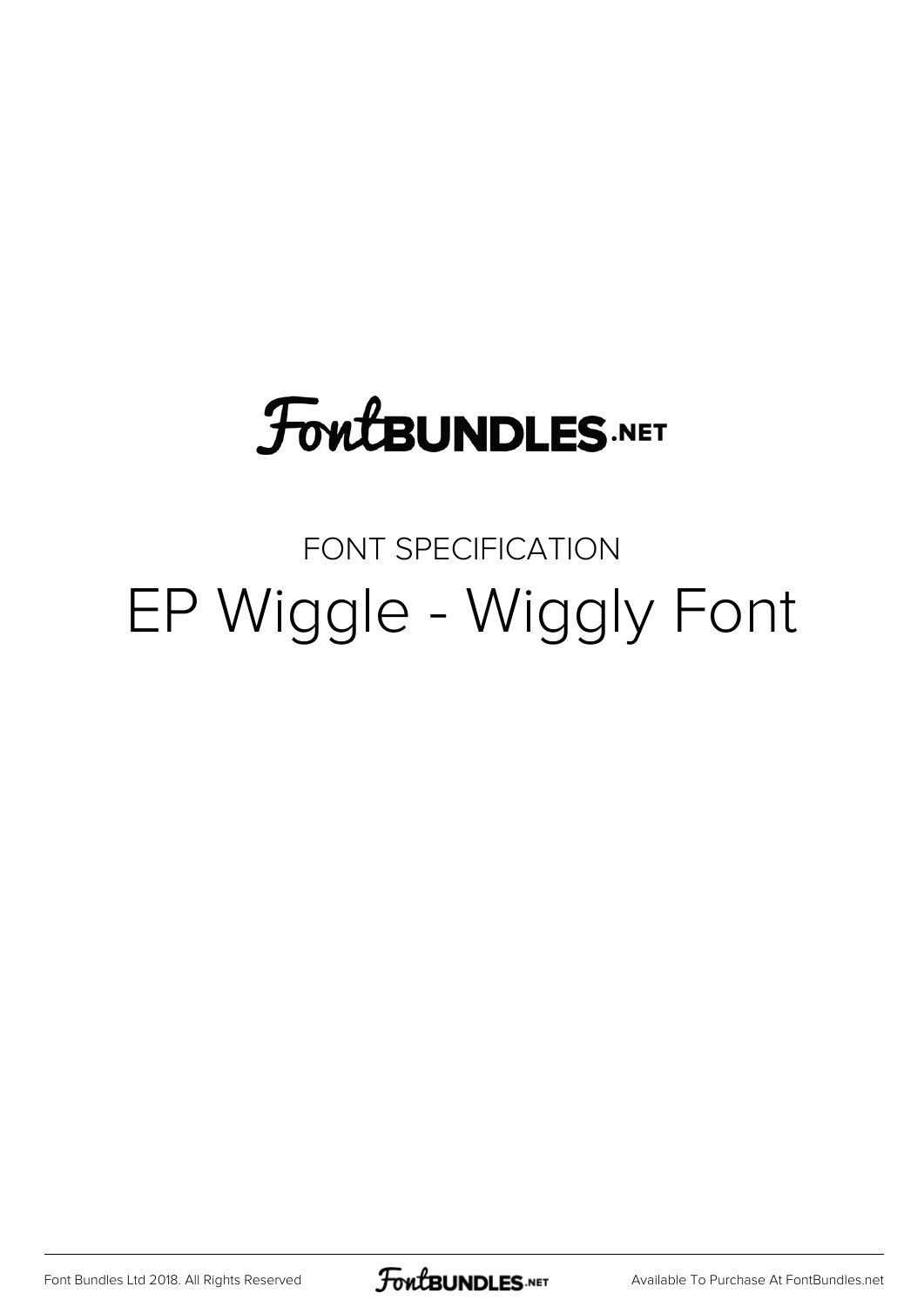

**Uppercase Characters** 

### ABCDEFGHIJKLMNOPQRST UOWXYZ

Lowercase Characters

## abcdefghijk(mnopgrstu vwxyz

**Numbers** 

#### 0123456789

**Punctuation and Symbols** 

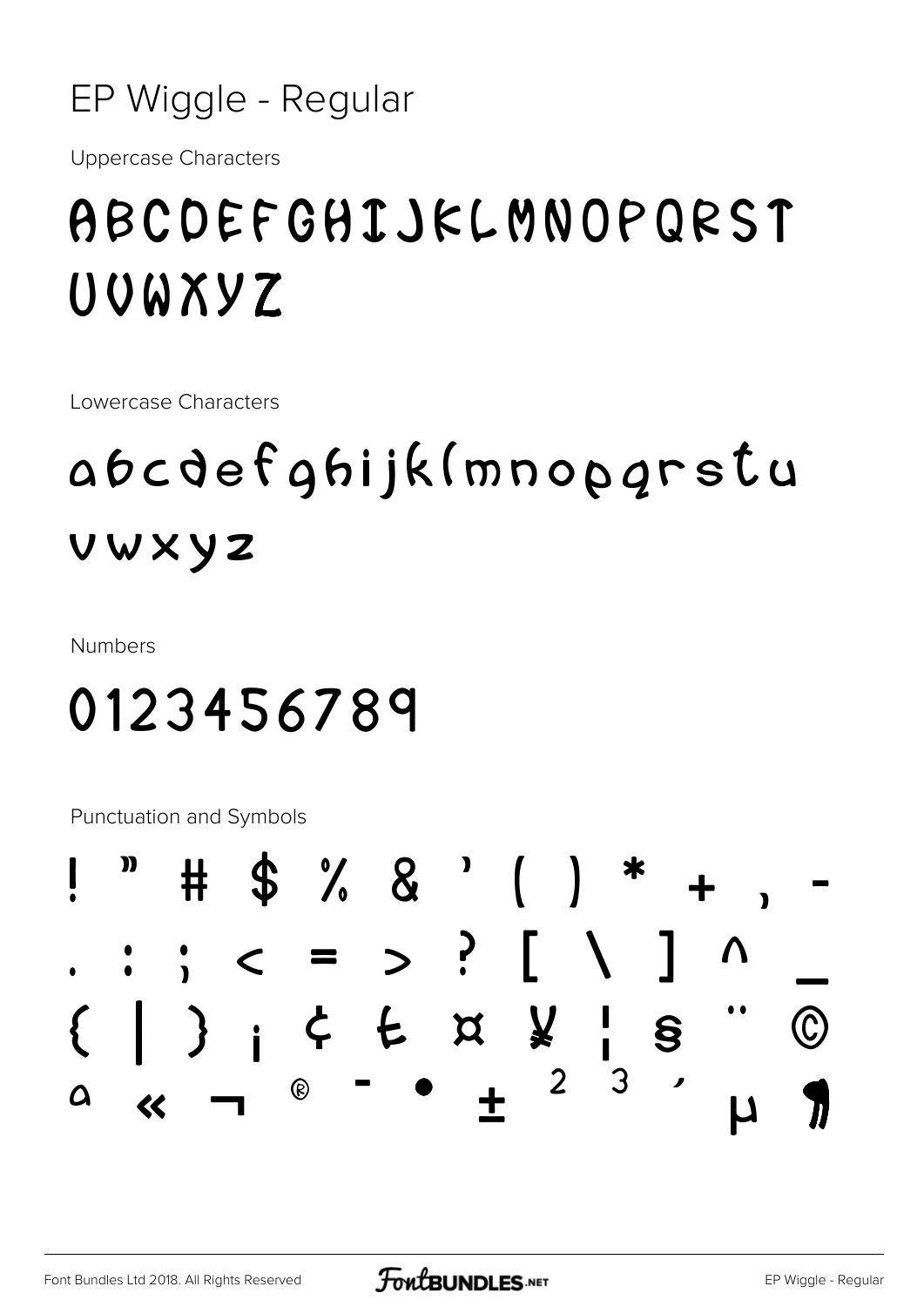$\cdot$  ,  $\frac{1}{1}$  o  $\frac{1}{4}$   $\frac{1}{2}$   $\frac{3}{4}$ All Other Glyphs

|  | $\dot{\theta}$ $\dot{\theta}$ $\ddot{\theta}$ $\ddot{\theta}$ $\ddot{\theta}$ $\theta$ $\ddot{\theta}$ $\theta$ $\ddot{\theta}$                                                                                                                                                                                                |  |  |  |
|--|--------------------------------------------------------------------------------------------------------------------------------------------------------------------------------------------------------------------------------------------------------------------------------------------------------------------------------|--|--|--|
|  | $\acute{\epsilon}$ $\acute{\epsilon}$ $\acute{\epsilon}$ $\acute{\tau}$ $\acute{\tau}$ $\acute{\tau}$ $\acute{\tau}$ $\theta$ $\ddot{\theta}$                                                                                                                                                                                  |  |  |  |
|  | $\begin{matrix} 0 & 0 & 0 & 0 \\ 0 & 0 & 0 & 0 \\ 0 & 0 & 0 & 0 \\ 0 & 0 & 0 & 0 \\ 0 & 0 & 0 & 0 \\ 0 & 0 & 0 & 0 \\ 0 & 0 & 0 & 0 \\ 0 & 0 & 0 & 0 \\ 0 & 0 & 0 & 0 \\ 0 & 0 & 0 & 0 \\ 0 & 0 & 0 & 0 \\ 0 & 0 & 0 & 0 & 0 \\ 0 & 0 & 0 & 0 & 0 \\ 0 & 0 & 0 & 0 & 0 \\ 0 & 0 & 0 & 0 & 0 \\ 0 & 0 & 0 & 0 & 0 & 0 \\ 0 & 0$ |  |  |  |
|  | Û Ü Ý Þ ß à á â ã                                                                                                                                                                                                                                                                                                              |  |  |  |
|  | äåæçèéêëì                                                                                                                                                                                                                                                                                                                      |  |  |  |